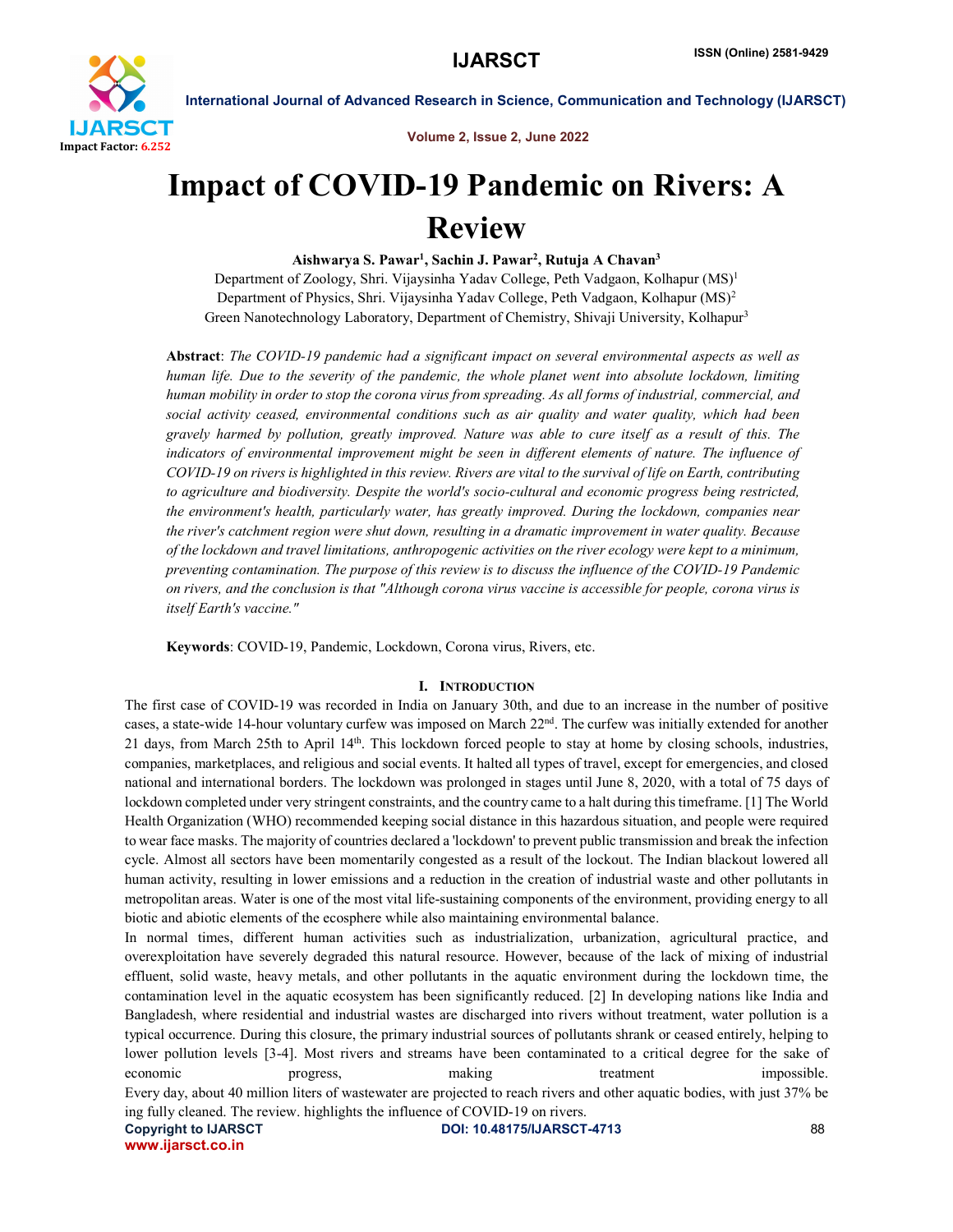

Volume 2, Issue 2, June 2022

#### II. METHODOLOGY

This research was carried out by studying the literature, case studies, and material from various government and nongovernment organizations' papers and official websites. The facts and information pertinent to the consequences of the COVID-19 pandemic on waterways are compiled and presented in this paper.

#### Effect of Covid Pandemic on some rivers

Anthropogenic activities are known to be one of the primary drivers of pollution within various spheres of the environment. Researchers have emphasized that the lockdown period has drastically reduced industrial waste generation, industrial pollution, and the addition of heavy metals and plastic to the hydrosphere through different sources[5-7]. Thus, at the time when COVID-19 crippled Italy, the Grand Canal in Italy became much clear and some aquatic species reappeared [4]. These findings are similar to the case of the rivers in India, which were found to be cleaner during the lockdown period in India [8]. The following are some findings on rivers Godavari Krishna Tapi and Narmada of Maharashtra.

# 1. River Godavari

The river Godavari is the second largest river in the Indian Union. The Godavari rises in the Western Ghats at Triambak near Nasik, about 113 km northeast of Bombay and only 80 km from the Arabian Sea. After descending the Western Ghats, it takes a south-easterly course across the southern part of the Indian peninsula and flows through 1,230 km, and falls into the Bay of Bengal about 80 km east of Rajahmundry. The total catchment area drained by the river is  $312,812 \text{ km}^2$  or nearly one-tenth of India. The catchment in Maharashtra is about 152,199 km2. The average annual flow (50% dependable flow) of the Godavari basin has been estimated as 110.5 km<sup>3</sup>, whereas the utilizable flow (75% dependable flow) is about 76.3 km<sup>3</sup>. The present utilization is only about 39 km<sup>3</sup>, which is hardly 50% (Carg 1999). The Godavari River passes through the industrially developed Maharashtran city of Nashik.

In addition, 125 large and 350 medium scale units and about 2,500 small scale units are also presently working in the industrial estate and are located in the upper part of the city and on the banks of the river. This industrial development has resulted in the massive growth of some other industries like laundry, hotels, restaurants, pathological laboratories, nursing homes, etc. The river water is presently being used for domestic purposes such as drinking, bathing, cleaning, cooling, and others, and untreated sewage and industrial effluents together with solid wastes are finding their way directly into the river [9]. Therefore, Godavari River is highly polluted but the lock-down period was a detoxification period which ultimately resulted in an improvement in water quality. Researchers analyzed the water quality by employing various parameters like pH, Dissolved Oxygen (DO), Biological oxygen demand (BOD), and faecal coliform (FC).

The results obtained were comparatively studied before and after lockdown. Thus, pre-lockdown pH ranged from 7.1 to 8.1, while DO range from 3.1 to 6.9 (mg/L), BOD was between 2.2 to 8.8 (mg/L) and FC was between 2 to 70 MPN/100mL. The extreme change was observed during the lockdown in DO which ranged between 5 to 6.8 (mg/L), while BOD was in the range of 2.4 to 6.2 (mg/L) and FC was reduced within the range of 2 to 47 MPN/100mL. No major change was observed in pH. The improvement in the water quality was due to the closure of industrial units, various domestic activities, etc

### 2. River Krishna

Krishna River is the second largest river in the southern part of India in terms of water inflows and basin area, after the Godavari. Fig. 1 represents the location map of the study area. Lakshman Kumar et.al. The length of the Krishna River is about 1,400 kilometers (870 miles) and has a catchment area of 76252 (sq.km.) in both Andhra Pradesh and Telangana. The Krishna River is one of the prime sources of irrigation for Maharashtra, Karnataka, Telangana, and Andhra Pradesh.

The main tributaries of the Krishna River are the Ghataprabha River, Malaprabha River, Bhima River, Tungabhadra River, and Musi River. The major dams/ reservoirs/ weirs across the main river course are Sunkeshula, Srisailam, Nagarjuna Sagar, and Prakasam barrage. It causes heavy soil erosion during the monsoon

www.ijarsct.co.in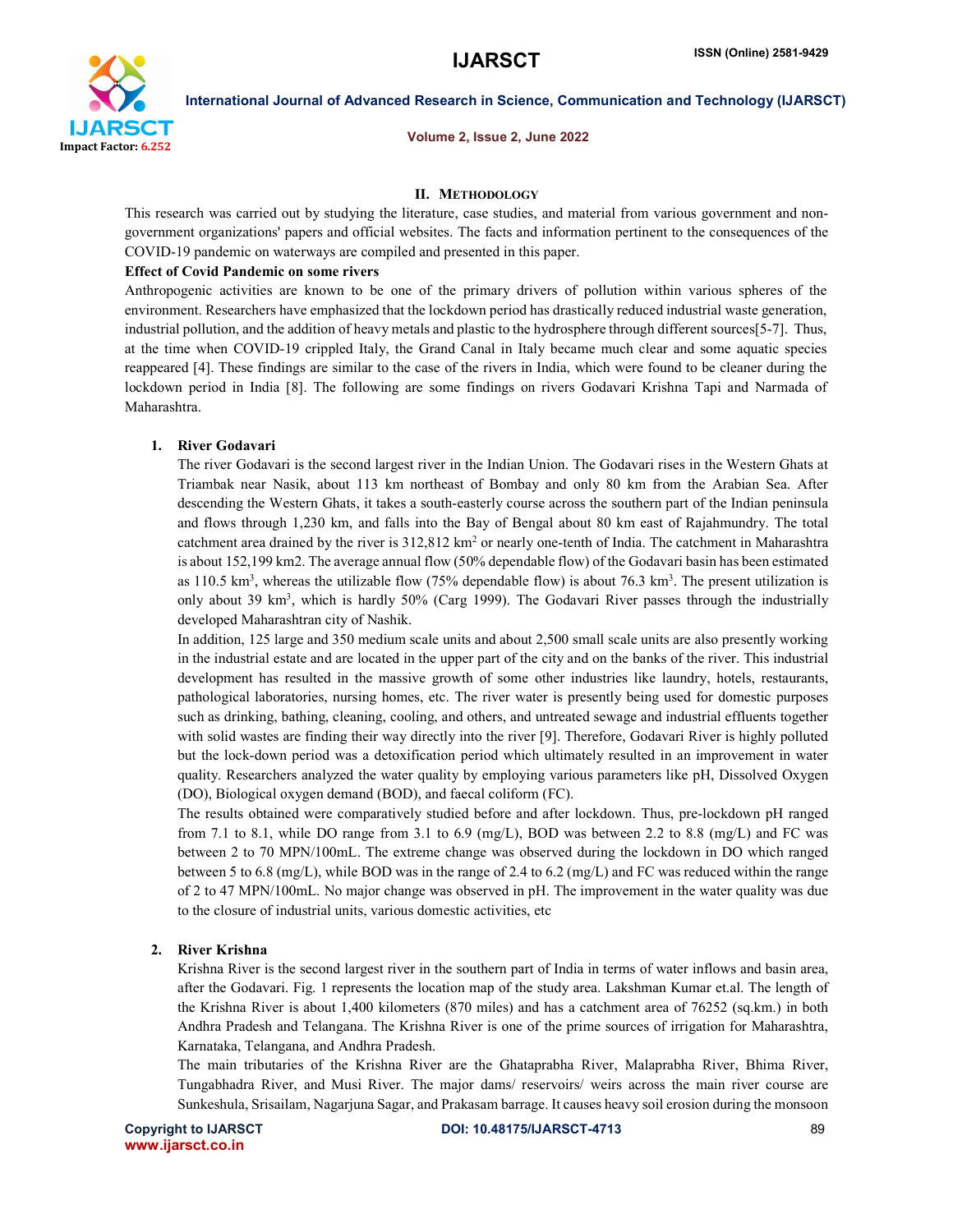

#### Volume 2, Issue 2, June 2022

periods. During its 810 miles large flow it provides valuable freshwater, that is found as a major source of drinking, irrigation, and industrial activities for the nearby situated villages and cities. However, in return rivers get a large amount of domestic and agricultural sewage along with industrial effluents. So, now the river is facing the serious problem of water pollution which further causes severe health impairments to humans along with the aquatic flora and fauna of the river. [10] Based on the analytical results of the samples collected from river Godavari, the observations made before lockdown were, pH 7.0 to 8.3, DO 6 to 6.7 mg/L, BOD 1.8 to 6.3mg/L and FC 7- 200 MPN/100mL, and during the lockdown, the river was clearer and showed a change in the parameters as pH 7.2 to 8.2, DO was between 6.6 to 6.7 mg/L, BOD was between 1.5 to 1.6 mg/L and FC was 17 MPN/L. This indicates the improvement of the quality of water during the lockdown.

### 3. River Tapi

Tapi is one of Peninsular India's major rivers, running from east to west for 724 kilometres. The Tapi river begins at a height of approximately 752 metres near Multai in Madhya Pradesh's Betul district and runs for about 724 kilometres before emptying into the Arabian Sea through the Gulf of Cambay. The Tapi is the secondlargest westward draining inter-state river basin. It covers a large area in the State of Maharashtra. The Tapi River drains an area of 65145 sq km out of which nearly 80 percent lies in Maharashtra. The Tapi Basin is situated in the northern part of the Deccan Plateau and extends over an area of 65145 sqkm which is nearly 2% of the total geographical area of the country. Nearly 80% of the basin lies in the State of Maharashtra.

The dumping of untreated water and garbage into Tapi by more than 150 industrial units under the control of the Surat Urban Development Authority (SUDA) is a major cause of contamination of river water. Around 87 settlements in the SUDA boundaries, both upstream and downstream of the river, discharge sewage into it. The main source of pollution in the Tapi river is the discharge of trash and effluents. The parameters before and after the lockdown on the Tapi river were compared during the pollution assessment to see how the lockout affected the river's water quality.

Tapi During Prelockdown, the pH was 7.8, the DO was 5.8 to 6 mg/L, the BOD was 3.2 to 4.0, and the FC was 14-17 MPN/100ml. Due to the closure of major enterprises and institutes, as well as the cessation of human activity and absolute lockdown, most industries and institutes have been closed. During lockdown the pH was between 7.7 to 7.8 which did not show any significant change, the DO measured was in the range of 6.2 to 6.7 mg/L, BOD was between 2.8 to 4 mg/L and FC was between 11 to 13MPN/100ml.

#### 4. River Narmada

The Narmada is Peninsular India's greatest west-flowing river. It rises at an elevation of roughly 1057 metres from the Maikala range near Amarkantak in Madhya Pradesh's Anuppur district. The river runs in Madhya Pradesh for the first 1079 kilometres before forming the common border between Madhya Pradesh and Maharashtra for 35 kilometres and Maharashtra and Gujarat for 39 kilometres. It is 159 kilometres long in Gujarat State. Through the Gulf of Khambhat, the Narmada empties into the Arabian Sea.The major part of the basin is covered by agriculture accounting for 56.90%. Water bodies cover 2.95% of the total basin area. It flows 1,312 km west through the states of Madhya Pradesh, Maharashtra, and Gujarat, of which 1,077 km is within Madhya Pradesh [11] The Narmada is bordered by lush woodland in its higher reaches, around Amarkantak.

It goes from Amarkantak's hills to Dindori, Mandala, Jabalpur, Narsinghpur, and Hoshangabad, meeting the water needs of the region's enormous population (Census of India, 2011). The Narmada, like other important rivers in India, such as the Ganges and the Yamuna, is being harmed by pollution sources between Amarkantak and Hoshangabad. Religious activities, public gatherings, swimming, and home effluent discharges are all possible sources of threats (see Table 2).

Farming practices in the Narmada watershed are intense, around 100 kilometres from its source, and may contribute to pollution through surface runoff. Small drains on the riverbanks also discharge sewage into the river from industrial activity, restaurants, and resorts. Along the river, major towns/cities like as Dindori, Mandala, and Narsinghpur lack sewage treatment systems, exposing the river to sewage contamination.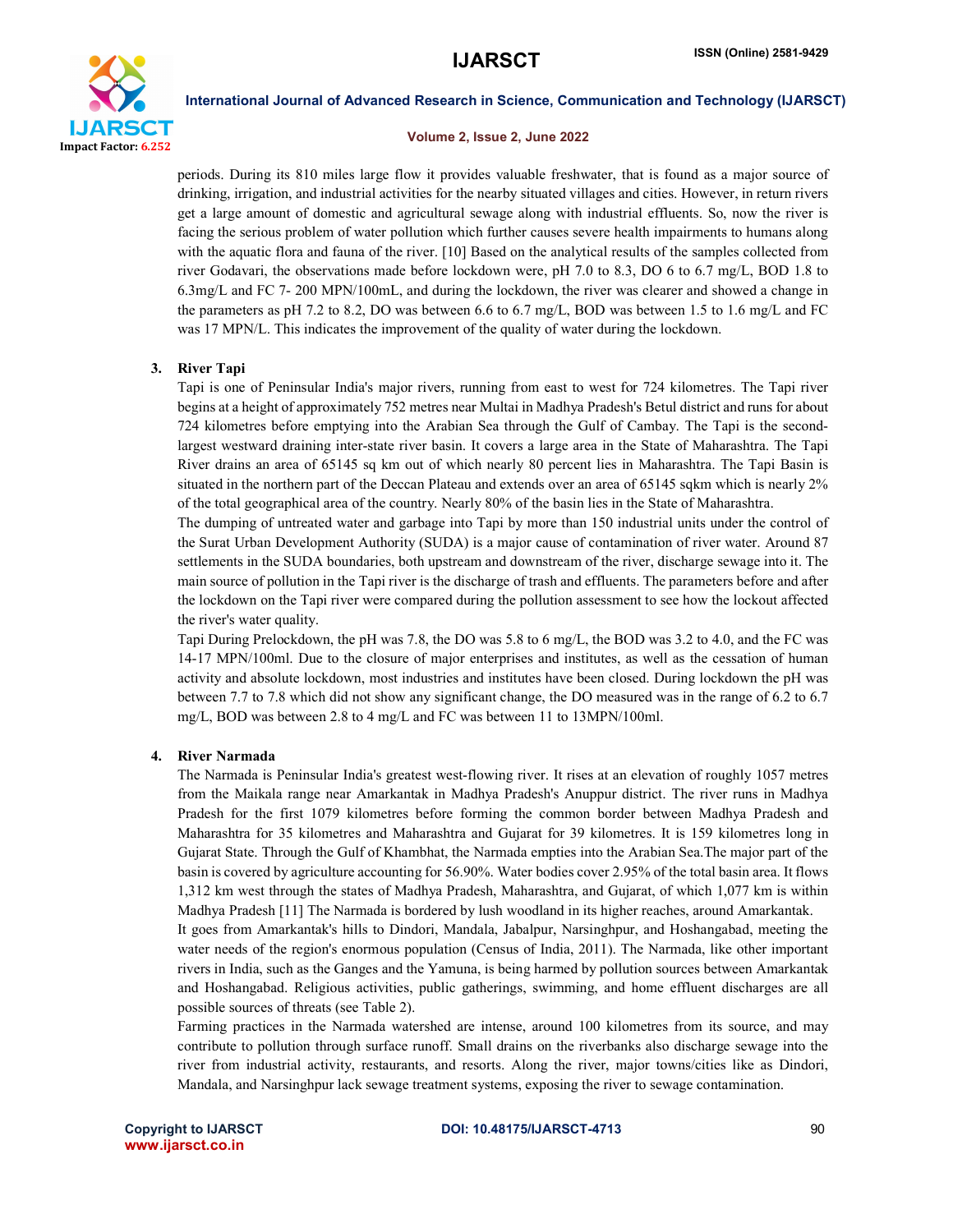

.

International Journal of Advanced Research in Science, Communication and Technology (IJARSCT)

#### Volume 2, Issue 2, June 2022

[12] The assessment of the water of Narmada before lockdown and during lockdown revealed improvement in the water quality. The samples analyzed showed pH 8 before lockdown and pH 7.6 during the lockdown, the DO value prelockdown was 5.38mg/L and during lockdown was 7.6 mg/L, and the BOD values were 1.09 mg/L before lockdown and 1mg/L during the lockdown. This data indicates that the lockdown period was the recovery period.

Table 1: Summarise changes in river pre- lockdown and during lockdown (Source: Assessment of Impact of Lockdownon Water Quality of Major Rivers. CENTRAL POLLUTION CONTROL BOARD, Ministry of Environment, Forest & Climate Change, Parivesh Bhawan, East Arjun Nagar, DELHI-110032, September 23, 2020)

| <b>Rivers</b>         | <b>Durations</b> | pН          | DO(mg/L)    | <b>BOD</b> (mg/L) | FC.<br>(MPN/100mL) |
|-----------------------|------------------|-------------|-------------|-------------------|--------------------|
| <b>Godavari River</b> | Pre-lockdown     | $7.1 - 8.1$ | $3.1 - 6.9$ | $2.2 - 8.8$       | $2 - 70$           |
|                       | During lockdown  | $7.0 - 8.1$ | $5.0 - 6.8$ | $2.4 - 6.2$       | $2 - 47$           |
| Krishna River         | Pre-lockdown     | $7.0 - 8.3$ | $6.0 - 6.7$ | $1.8 - 6.3$       | $7 - 200$          |
|                       | During lockdown  | $7.2 - 8.2$ | 6.6-6.7     | $1.5 - 1.6$       | 17                 |
| <b>Tapi River</b>     | Pre-lockdown     | $7.8 - 7.8$ | $5.8 - 6$   | $3.2 - 4.0$       | $14 - 17$          |
|                       | During lockdown  | $7.7 - 7.8$ | $6.2 - 6.7$ | $2.8 - 4.0$       | $11 - 13$          |
| Narmada River         | Pre-lockdown     | 8.0         | 5.38        | 1.09              |                    |
|                       | During lockdown  | 7.6         | 7.6         |                   |                    |

# III. CONCLUSION

After analysing the different reports stated earlier, it can be concluded that while COVID-19 has surely provided humans with a terrifying experience, it has also shown to be a boon for the natural world, giving it with a "healing time." Although corona virus vaccine is accessible for people, corona virus is itself Earth's vaccine" this statement is bit proved by above findings. "Recovery in the water" has been documented in just 1–2 months. This is a signal for us to recognise and respond to. However, because the rivers are surrounded by large urban or rural populations, the contaminants may eventually start degrading the water quality again, and the improvement obtained during the lockdown would not last for long. As a result, policymakers should take note of the improved water quality conditions as a result of the cessation of human activities and organise awareness campaigns and future actions appropriately.

# **REFERENCES**

- [1] S. Singh, D. Roy, K. Sinha, S. Parveen, G. Sharma, G. Joshi, Impact of COVID-19 and lockdown on mental health of children and adolescents: A narrative review with recommendations, Psychiatry Research, 293 (2020) 113429.
- [2] D.-P. Häder, A.T. Banaszak, V.E. Villafañe, M.A. Narvarte, R.A. González, E.W. Helbling, Anthropogenic pollution of aquatic ecosystems: Emerging problems with global implications, Science of The Total Environment, 713 (2020) 136586.
- [3] T. Rume, S.M.D.-U. Islam, Environmental effects of COVID-19 pandemic and potential strategies of sustainability, Heliyon, 6 (2020) e04965-e04965.
- [4] A.P. Yunus, Y. Masago, Y. Hijioka, COVID-19 and surface water quality: Improved lake water quality during the lockdown, Science of The Total Environment, 731 (2020) 139012.
- [5] H. Akimoto, Global Air Quality and Pollution, Sci., 302 (2003) 1716-1719.
- [6] R. Volkamer, J.L. Jimenez, F. San Martini, K. Dzepina, Q. Zhang, D. Salcedo, L.T. Molina, D.R. Worsnop, M.J. Molina, Secondary organic aerosol formation from anthropogenic air pollution: Rapid and higher than expected, Geophysical Research Letters, 33 (2006).